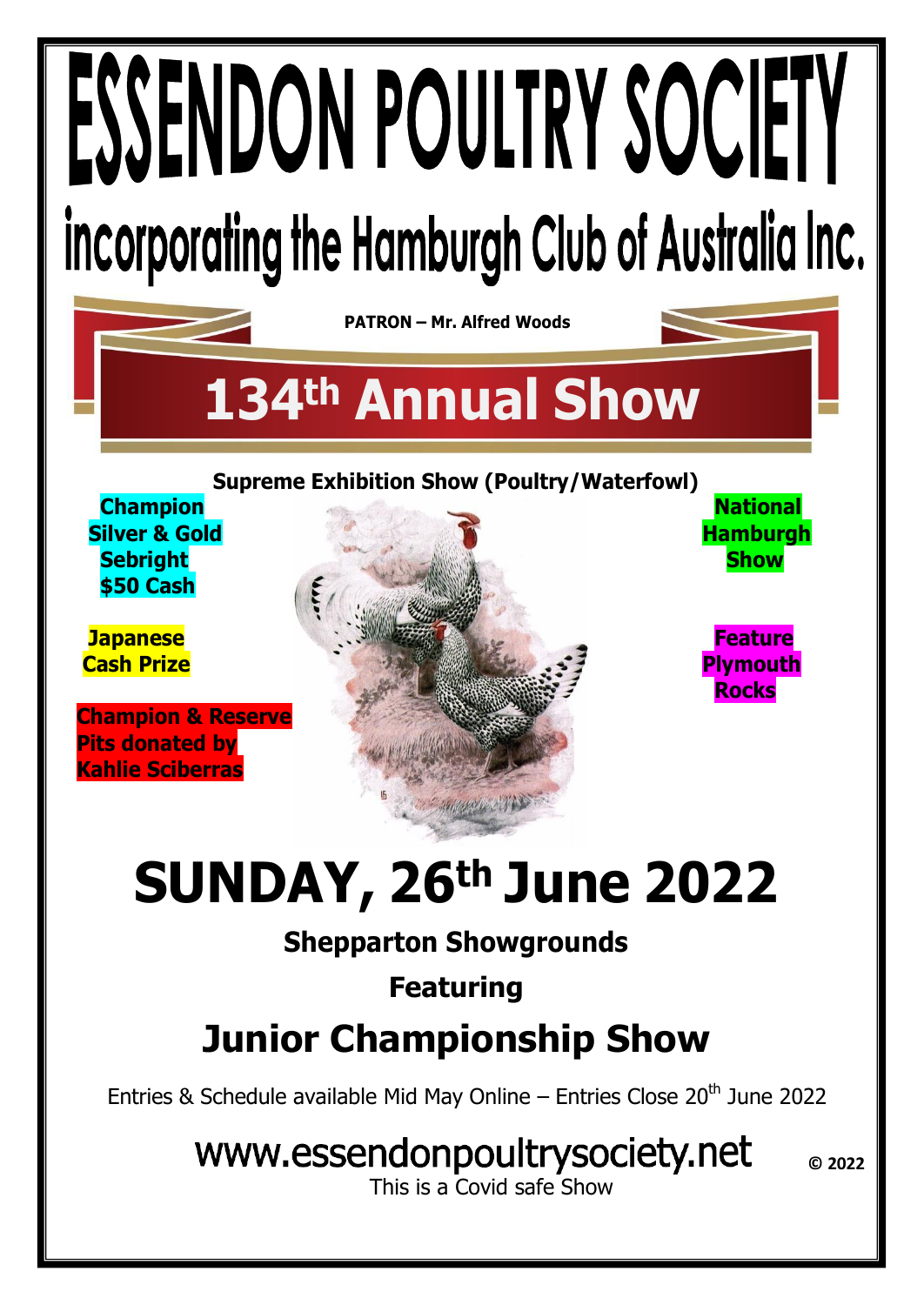**We would like to thank all our sponsors:**

#### **Green Valley Grains**

#### **The Hamburgh Club of Australia**

#### **Graeme Shearn**

#### **The Plymouth Rock Club of Australia**

#### **Les & Joan Foulkes**

#### **And the many club members who anonymously donated prize money &of course all our hard-**

**working volunteers up to, during, and after the Annual Show – It helps keeps everyone's**

#### **costs down.**

Thankyou from the Essendon Poultry Society incorporating the Hamburgh

Club of Australia Inc.

**[www.essendonpoultrysociety.net](http://www.essendonpoultrysociety.net/)**

#### **Master Breeders Medallion**

Each year the members of Essendon Poultry Society incorporating Hamburgh Club of Australia Inc. Select from their nominations a worthy recipient of this prestigious award. Over the years as can be seen below, this list has become the "Who's Who" of the poultry fancy in Victoria.

The criteria for this award are that our members believe the recipient has been a long-term ambassador for the poultry fancy. We would agree these people fit this description. Who will receive the Master Breeders Awards in 2021?

- **2021 - Akers Floc 2022 -**
- **1994 - Syd Anderson 1995 - Reg Tutty 1996 - Alan Jorgenson 1997 - Tom Dutton 1998 - Maureen Smollen 1999 - Neil Overall 2000 - Maurie Jarvis 2001 - Don Simpson 2002 - Ivan Gillard 2003 - Ian Pollerd 2004 - Gary Sheppard 2005 - Reg Scott 2006 - Alf Woods 2007 - Ron Barrow 2008 - Neil Penny 2012 - Barry Bilton 2013 - Megg Miller 2014 - 2015 - Edward Brown 2016 - Lorraine Edgley 2017- John Hunt 2018 - Ian Nash 2019 - Ian Simpson 2020 - ???**

**2009 - Roly Holmes 2010 - Royce Kierl 2011 - Noeleen Battley**

#### **Gladys & Alf Woods Volunteer Award**

**2020 - 2021 - Lorraine Edgley 2022 -**

### **2017 - Anne Beaty 2019 - Cathy Holmes**

#### **ESSENDON POULTRY SOCIETY INCORPORATING THE HAMBURGH CLUB OF AUSTRALIA INC.**

LIFE MEMBERS: Mr. Alf Woods, Mr. Ian Nash, Mr. J. Azoulas, Mr. Charles Jensen Mrs. J. Dutton (dec), Mr. G. Neylon (dec), Mrs.N Neylon(dec), Mr. S Anderson (dec),Mrs. M. Anderson (dec),Mrs. C Markham (dec), Mr. W. Carr (dec), Mr. T. Dutton (dec), Mr. N. Overall (dec),Mrs. S. Simpson (dec),

#### **OFFICE BEARERS 2021:**

President: Mr. Alf Woods Ph: 03 9333 1242 (AH) Vice Presidents: Mr. Ian Nash Ph: 03 5281 5370 & 0414 986 232 Secretary/Treasurer: Ms. Pauline Swift Ph: 03 9333 3609 (AH) & 0416 214 834 (BH) Show Director: Mr. Ian Nash & Josh Jones Ph: 0414 986 232 & 0417 992 258 Show Secretary: Ms. Pauline Swift & Ian Nash Ph: 0416 214 834<br>
Entry enquiries: Mrs. Anne Beaty Ph: 0412 002 266 Entry enquiries: Mrs. Anne Beaty

Breakfast available in the Morning. Lunch available in the afternoon Snacks, tea, coffee and Milo available all day.

Rare Breed – Cochin

**Poultry Journal Breeds 2022**

Hardfeather – American Game Softfeather – Standard Wyandotte Softfeather – Standard Wyandotte Rare Breed – Cochin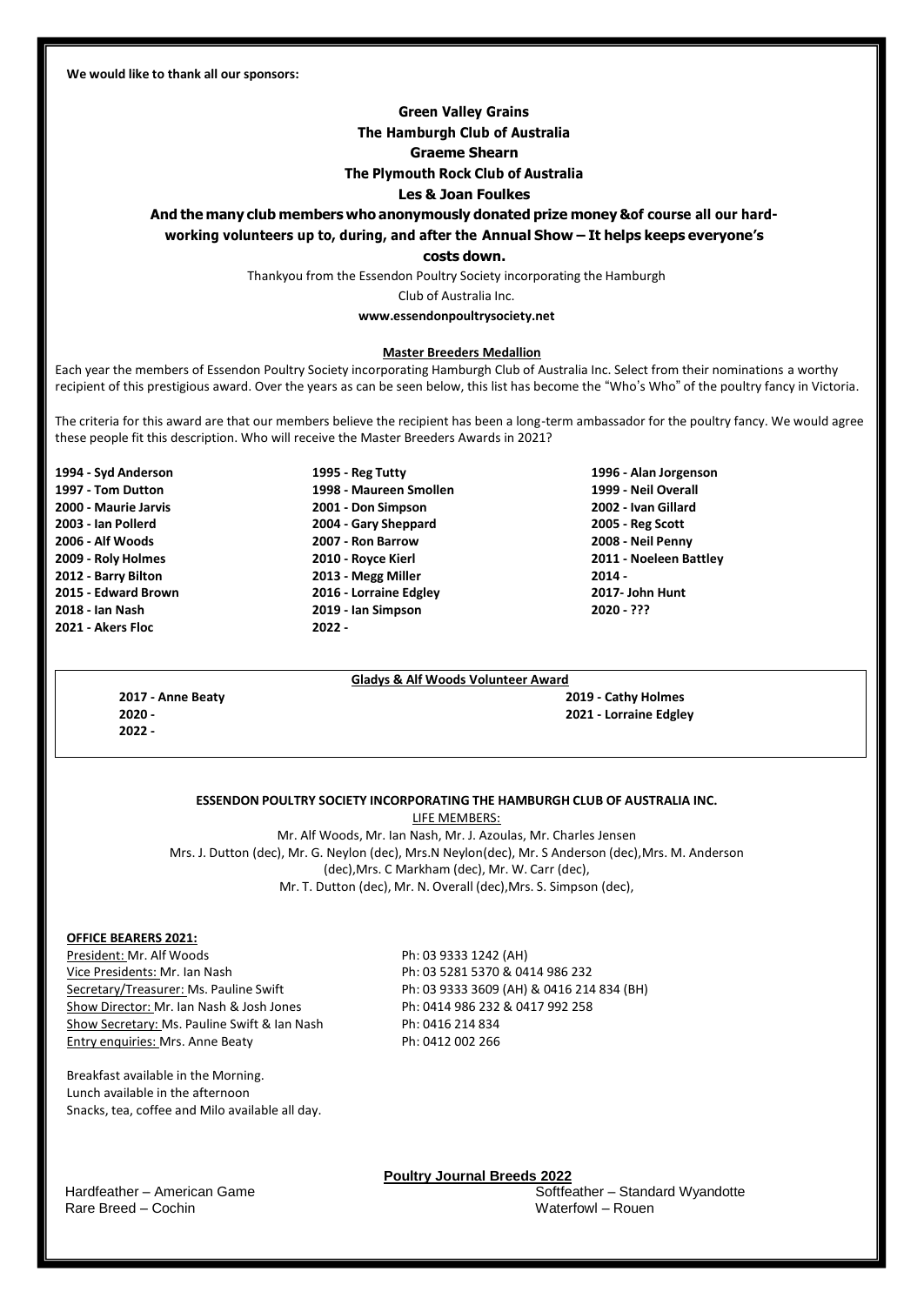#### **2022 AWARD, ROSETTE AND SASH LIST PSBEV SASH FOR CHAMPION EXHIBIT IN SHOW**

#### Sponsored by Mr. Graeme Shearn **Special Awards:** NEIL OVERALL MEMORIAL AWARD Best Rhode Island Red In Show Special Rosette TOM DUTTON MEMORIAL AWARD Best Rosecomb Bantam in Show Special Rosette REG TUTTY MEMORIAL AWARD Best Hardfeather Std Fowl in Show Special Rosette KATH MARKHAM AWARD Best Standard Softfeather Fowl in Show Special Rosette **Major Prizes:** Syd Anderson Champion Exhibit in Show \$100 & Feed & VPFA Sash Reserve Champion in Show \$50 & Feed & Sash Champion Standard Fowl \$20 & Feed & Sash Champion Bantam  $$20$  & Feed & Sash Champion Softfeather Bantam in Show \$20 & Feed & Sash Champion Hardfeather Bantam in Show Champion Field and Forest Champion True Bantam **Donated by Craig Retallick** \$20 & Feed & Sash \$20 & Sash \$50 & Rosette **Champion Hamburghs** Champion Hamburgh 2022 **\$100 & Sash** Reserve Champion Hamburgh 2022 **\$50 & Sash** Neserve Champion Hamburgh 2022 Champion Hamburgh Bantam 2022 **\$20 & Sash Champion Black Hamburgh 2022** \$20 & Sash Champion Black Hamburgh Champion Black Hamburgh Champion Gold Spangle **\$20 & Sash Champion Gold Spangle Strate** Span and Strate Theory of Sash Champion Gold Pencil<br> **Champion Gold Pencil** Champion Gold Pencil Champion Silver Pencil **by Champion Silver Pencil**  $\sim$  320 & Sash Champion White **\$20 & Sash** Champion Silver Spangle **\$20 & Sash** Champion Blue **320 & Sash Champion Sebright** Champion Gold Bantam **\$50 & Sash** \$50 & Sash \$50 & Sash \$50 & Sash \$50 & Sash \$50 & Sash \$50 **& Sash** Champion Silver Bantam **\$50 & Sash** \$50 & Sash **Champion** Champion Softfeather Std. Fowl – Heavy Breed Sash Sash Champion Softfeather Std. Fowl – Light Breed Sash Sash Champion Hardfeather Std. Fowl – Excl.OEG Sash Sash Champion Old English Game Std. Fowl Sash Champion Softfeather Bantam – Heavy Breed Sash Sash Champion Softfeather Bantam – Light Breed<br>Champion Hardfeather Bantam – Excl. OEG & Modern<br>Sash Champion Hardfeather Bantam - Excl. OEG & Modern Champion Old English Game Bantam Sash Sash Champion Modern Game Bantam Sash **Champion Plymouth Rocks** Champion Large Rock **\$50 & Sash** Champion Bantam **\$50 & Sash** Standard Light Barred Sash Standard Light Barred Sash Standard Light Barred Sash Sash Sash Sash Sash Sash Sash Standard Dark Barred Sash Rock Standard AORC Sash Dark Barred Bantam Sash Light Barred Bantam Sash Rock Bantam AORC Champion Junior Rock **\$20 & Sash** Champion Bantam Pit **Pit's Sponsored by Pit's Sponsored by** \$25 & Sash Champion Large Pit **Kahlie & Mick Sciberras** \$25 & Sash **Champion Pit**  $\bullet$  **Champion Pit Champion Cochin** Sash **Communist Constanting Communist Communist Communist Communist Communist Communist Communist Communist Communist Communist Communist Communist Communist Communist Communist Communist Communist Commun Champion Brahma** Sash **Champion Brahma** Sash **Sash Albert Sash Sash Sash Sash Sash Champion Welsummer** Sash

**Champion Japanese - White**  $\bullet$  **S50 & Sash Champion Japanese - Other Than White**  $$50$  & Sash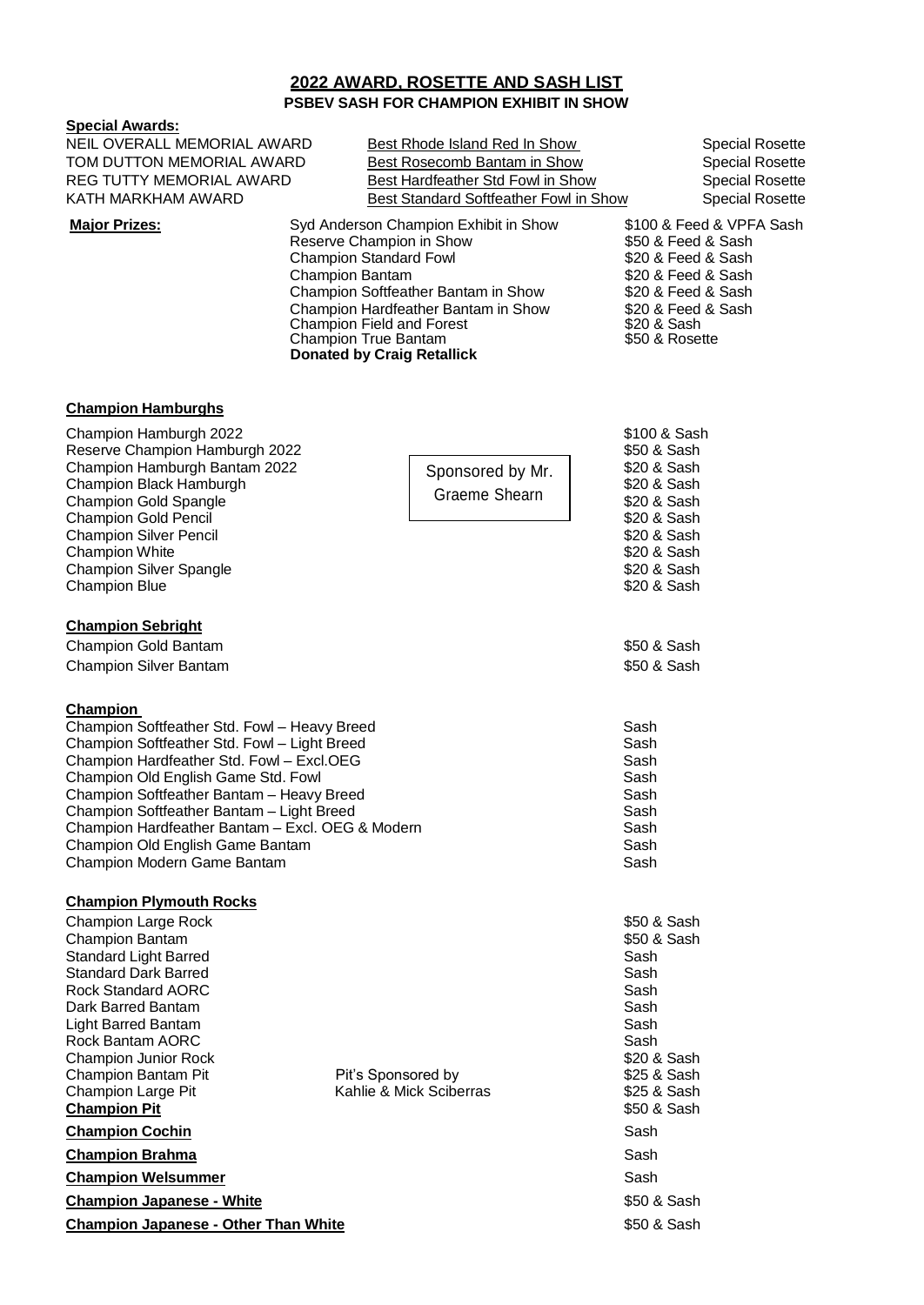| Heavy Standard - 6 or more in each breed - SASH      |                                 |                             |  |
|------------------------------------------------------|---------------------------------|-----------------------------|--|
| Croad Langshan                                       | Orpington                       |                             |  |
| Australorp                                           | Australian Langshan - Black     | \$25                        |  |
| New Hampshire                                        | <b>Sussex</b>                   | If 6 or more birds in breed |  |
| Wyandotte A.O.C                                      | Wyandotte White                 |                             |  |
| Australian Langshan A.O.C.                           | <b>Bamevelder</b>               |                             |  |
| Champion Standard Heavy A.O.V.                       |                                 |                             |  |
| Light standard - 6 or more in each breed - SASH      |                                 |                             |  |
| Ancona                                               | Andalusian                      | \$25                        |  |
| Campine                                              | Leghorn White                   | If 6 or more birds in breed |  |
| Polish                                               | Leghom A.O.C.                   |                             |  |
| Araucana                                             | Minorca                         |                             |  |
| Champion Light Standard A.O.V.                       |                                 |                             |  |
| Bantam Heavy - 6 or more in each breed - SASH        |                                 |                             |  |
| Pekin                                                | Australorp                      | \$25                        |  |
| Wyandotte - White                                    | Wyandotte A.O.C.                | If 6 or more birds in breed |  |
| Orpington A.O.C.                                     | Langshan Black                  |                             |  |
| <b>Sussex</b>                                        | Langshan A.O.C.                 |                             |  |
| Best Heavy Bantam A.O.V.                             |                                 |                             |  |
| Bantam Light - 6 or more in each breed - SASH        |                                 |                             |  |
| Belgium Bantam Barbu D'Anvers                        | Leghorn White                   | \$25                        |  |
| Belgium Bantam Barbu D'Uccle                         | Leghorn A.O.C.                  | If 6 or more birds in breed |  |
| Best Light Bantam A.O.V.                             | Mincora                         |                             |  |
| Ancona                                               | Japanese Birchen Block A.O.R.C. |                             |  |
| Japanese Black Tail White                            |                                 |                             |  |
| Bantam Hard Feather - 6 or more in each breed - SASH |                                 |                             |  |
| <b>Malay Game</b>                                    | Indian Game - Dark              | \$25                        |  |
| Indian Game Jubilee                                  | <b>Australian Game</b>          | If 6 or more birds in breed |  |
|                                                      |                                 |                             |  |

# **Bantam Hard Feather Large - 6 or more in each breed - SASH**

Australian Game Shamo

Indian Game - Dark Indian Game Jubilee \$25<br>
Malay Game 1997 - Malay Game 1997 - Australian Pit Game 1997 - If 6 or more Australian Pit Game<br>
Sumatra<br>
Sumatra

| <b>EGGS</b> | Standard             | 5000 |
|-------------|----------------------|------|
| 4 to plate: | <b>Bantam</b>        | 5001 |
|             | <b>Duck Standard</b> | 5002 |
|             | Duck Bantam          | 5003 |
|             | Turkey               | 5004 |
|             | Goose                | 5005 |
|             |                      |      |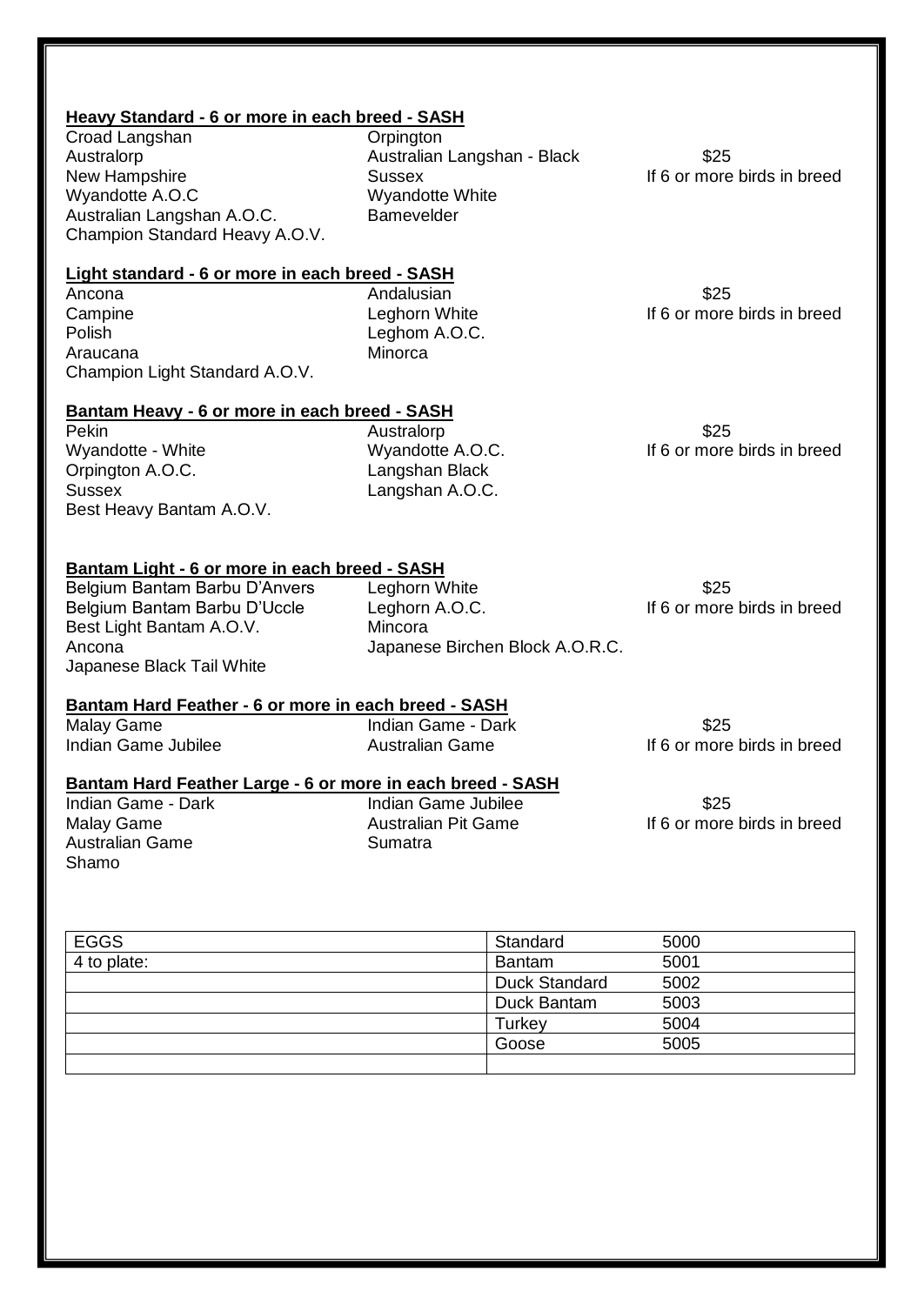#### **Essendon Poultry Society incorporating the Hamburgh Club of Australia Inc. (Affiliated with the VPFA Inc.)**

This show is conducted under the rules of the V.P.F.A. All exhibitors MUST be members of (or complete a 1 day Exhibitor Pass \$15) V.P.F.A. Membership Fees must be sent directly to VPFA Secretary – PO Box 928 Shepparton Exhibitors using 1 day pass must be members of Essendon Poultry Society and can only use it Essendon Shows **Penning: Sunday, 26th June 2022 from 7.00am – Building No. 10 General Purpose Building Shepperton Showgrounds**

|                    | <b>SHOWARDUNGS</b>                                                      |                 |
|--------------------|-------------------------------------------------------------------------|-----------------|
|                    | All birds should be penned by 9:15am<br>Judging will commence at 9:30am |                 |
| <b>Entry Fees:</b> | <b>Essendon Poultry Society Non-Members:</b>                            | \$3.50 per bird |
|                    | <b>Essendon Poultry Society Members:</b>                                | \$3.00 per bird |
|                    | Essendon Poultry Society Members (10+ entries)                          | \$2.50 per bird |

#### **NO CHANGES OR LATE ENTRIES ACCEPTED ON DAY**

| Schedule:                  | Use standard V.P.F.A. schedule 5 (2019) – available from V.P.F.A. website         |  |  |
|----------------------------|-----------------------------------------------------------------------------------|--|--|
| <b>Entries close:</b>      | 20 <sup>TH</sup> June 2022 (Only email & written entries. NO PHONE PHOTO ENTRIES. |  |  |
| <b>Forward entries to:</b> | anne.beaty@bigpond.com                                                            |  |  |
| Please note:               | Payment with entry form is required.                                              |  |  |
| <b>Direct Deposit:</b>     | Westpac BSB 033-254                                                               |  |  |
|                            | Acct No. 431477                                                                   |  |  |

Poultry can be judged with leg ring provided they are from an existing breed club. Birds can be penned Saturday between 2:00pm and 4:00pm or by prior arrangement with Josh Jones 0417992258

**Judging Panel:**

**Std Softfeather Hardfeather Softfeather Bantams**

**Mr. Nick Fenaughty Mr. John Watson (Tas) Mr. Brian Bennet (Tas)**

The Essendon club is fortunate to secure these three top judges for our show. The committee reserves the right to amend the judging panel if required.

> **Membership: Essendon Poultry Society incorporating the Hamburgh Club of Australia Inc. Newsletter available on our website**

> > **Senior Membership Fee \$20.00 Junior Membership Fee \$10.00 Family/Dual Membership Fee \$25.00**

Financial Year  $1^{\text{st}}$  July -  $30^{\text{th}}$  June

Meetings held on the 3<sup>rd</sup> Thursday of each month at Moonee Ponds Sports Club, 622 Mt. Alexander Road -Moonee Ponds. Dinner at 6:30pm + Meeting in boardroom upstairs at 7:30pm.

#### **Remember:**

This is a Sunday show. Entry via Gate No. 10 General Purpose Building Shepparton Showgrounds Please stay and help us clean pavilion – it helps keeps our costs to a minimum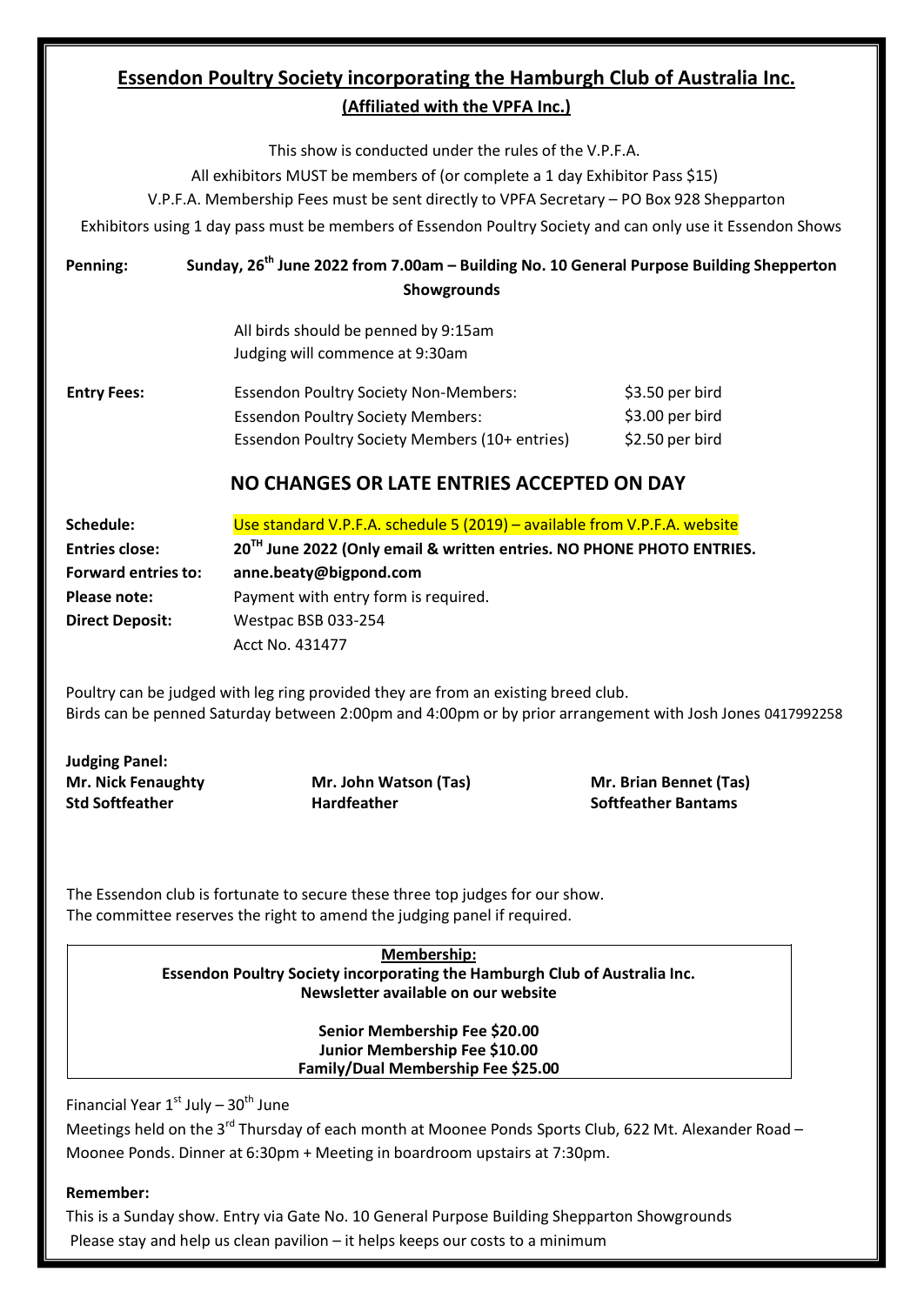#### **ESSENDON POULTRY SOCIETY INCORPORATING HAMBURGH CLUB OF AUSTRALIA INC. Annual Show 26th June 2022 ENTRIES CLOSE 20th June**

Non-Essendon Poultry Members  $\frac{1}{2}$  \$3.50 each Essendon Poultry Members 63.00 each 15+ entries (Essendon Poultry Members Only) \$2.50 each 25+ entries (Essendon Poultry Members Only) \$2.00 each

#### **PARENTS PLEASE NOTE**

There is a single classification for junior entrants being 5 & not yet turned 16 years of age. Junior entries should be clearly marked with a

**J**

Please use Junior entry form which can be found at the back of this 2021 Junior Show Schedule.

| <b>Class</b> | Pen | <b>Bird Description</b> |
|--------------|-----|-------------------------|
|              |     |                         |
|              |     |                         |
|              |     |                         |
|              |     |                         |
|              |     |                         |
|              |     |                         |
|              |     |                         |
|              |     |                         |
|              |     |                         |
|              |     |                         |
|              |     |                         |
|              |     |                         |
|              |     |                         |
|              |     |                         |
|              |     |                         |
|              |     |                         |
|              |     |                         |
|              |     |                         |
|              |     |                         |
|              |     |                         |
|              |     |                         |
|              |     |                         |
|              |     |                         |
|              |     |                         |
|              |     |                         |
|              |     |                         |

| ESSENDON POULTRY INCORPORATING HAMBURGH CLUB OF AUSTRALIA INC. |           | If you do not want any photos of yourself to be published,                           |
|----------------------------------------------------------------|-----------|--------------------------------------------------------------------------------------|
| Senior Membership Fee                                          | \$20.00\$ | please tick here: $\Box$                                                             |
| Junior Membership Fee                                          | \$10.00\$ |                                                                                      |
| No: Entries@:                                                  |           | I hereby certify that the birds entered by                                           |
| One Day Entry Fee                                              | \$15.00   | me are my bonafide property and I agree                                              |
| TOTAL                                                          |           | to carry out and be bound by the                                                     |
| V.P.F.A. Membership No.                                        |           | direction and decisions of the Victorian<br><b>Poultry Fanciers Association Inc.</b> |
| Mr. / Mrs. / Miss.                                             |           |                                                                                      |
| Address                                                        |           | Please fill in this Entry Form and return it                                         |
|                                                                |           | with Entry Fees to the show Secretary:                                               |
|                                                                |           | Anne.beaty@bigpond.com                                                               |
| <b>Contact Number</b>                                          |           | Email entries preferred.                                                             |
|                                                                |           |                                                                                      |